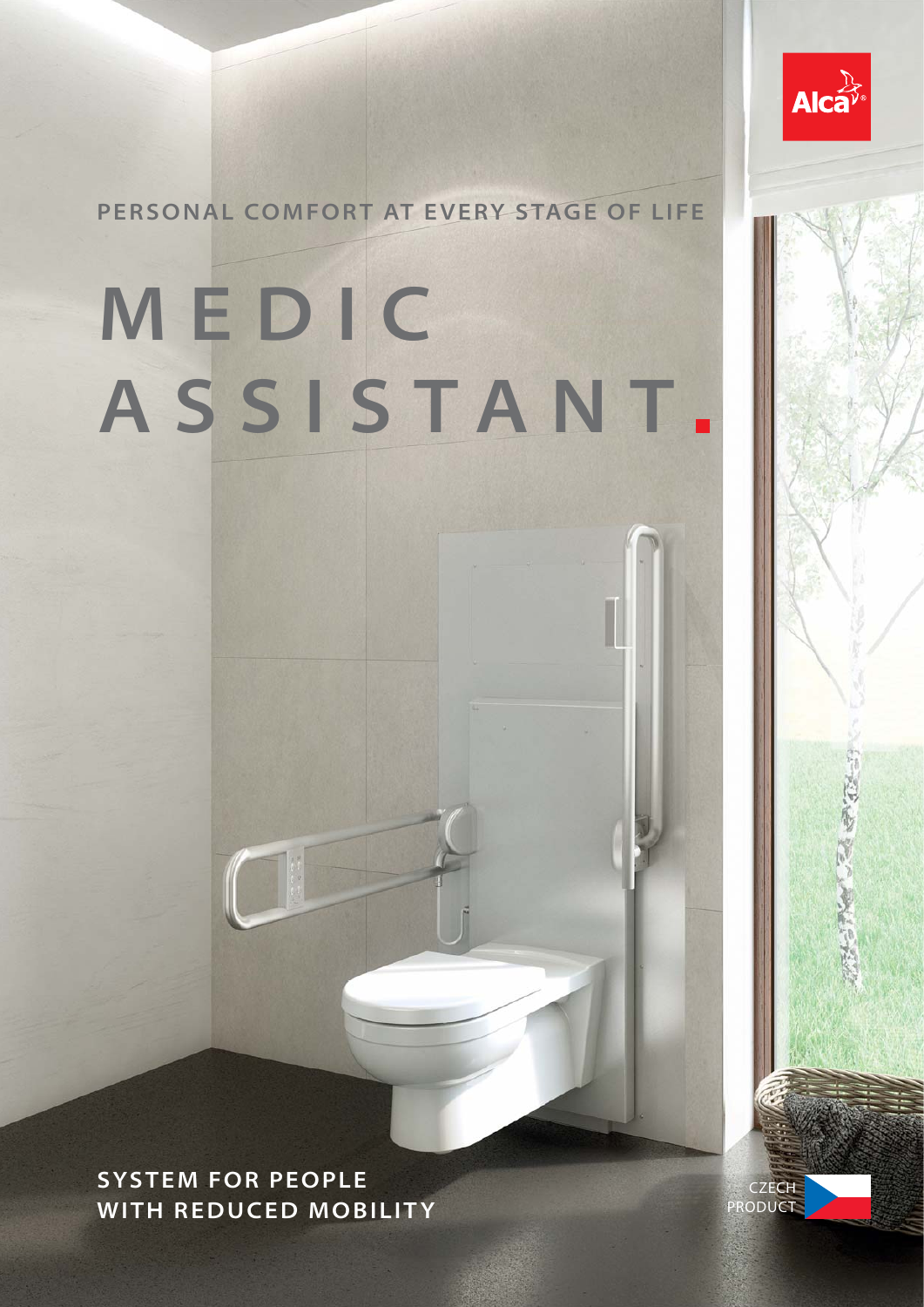

## $\downarrow$

## **PRODUCT FEATURES** ய FEATUR RODUCT  $\Delta$

 $\Omega$ 

- **2** Alert system button directly in the support handle
- **3** Continuously height adjustable toilet bowl in the range up to 30 cm
- **4** Folding handles

Life brings different periods in which we must rely on the help of others. Whether after an accident, a surgery or in old age.

**5** Toilet paper holder

## **For a higher quality of life**

It helps with the rehabilitation of patients with limited mobility after surgery and reduces the need for assistance of nursing staff.

Medic Assistant facilitates the toileting self-help and allows the user to stay longer in a familiar home environment. It is a long-term solution for independent and quality life.

## $\downarrow$

## **Comfort for patients and staff**

For its exceptional properties Medic Assistant finds use not only in homes for the elderly, but also in nursing homes, hospitals or rehabilitation centers.

> Load capacity of handle up to 200 kg



"I have recently undergone a hip joint surgery, so I know how difficult it is to deal with an limited movement," said Roman Kraus, the director of the University Hospital Brno. System for people with reduced mobility is equipped with an electric linear drive, which allows you to adjust the height of the toilet bowl in the range up to 30 cm.

Construction load capacity 400 kg



Stainless steel cover panel AISI 316L – high resistance

### **AM101/1500L Medic Assistant**





Pre-wall installation system for dry build up, height adjustable – for people with reduced mobility

### **Your satisfaction is the best recommendation**







A specially adapted pre-wall installation system for people with reduced mobility has been tested for long time by Internal Gastroenterology Clinic of the University Hospital Brno. "The evaluation report on the use of MEDIC ASSISTANT published by the hospital was very positive, which pleased us," said František Fabičovic, General Director of Alcaplast, that donated the module to the hospital.

"The system has a load capacity of 400 kilograms. Which is signifi cantly more than at the competitors. The module also includes two folding handles with integrated electronic control panel," said General Director František Fabičovic.

**1** Water-saving dual volume flushing technology 2–9 litres